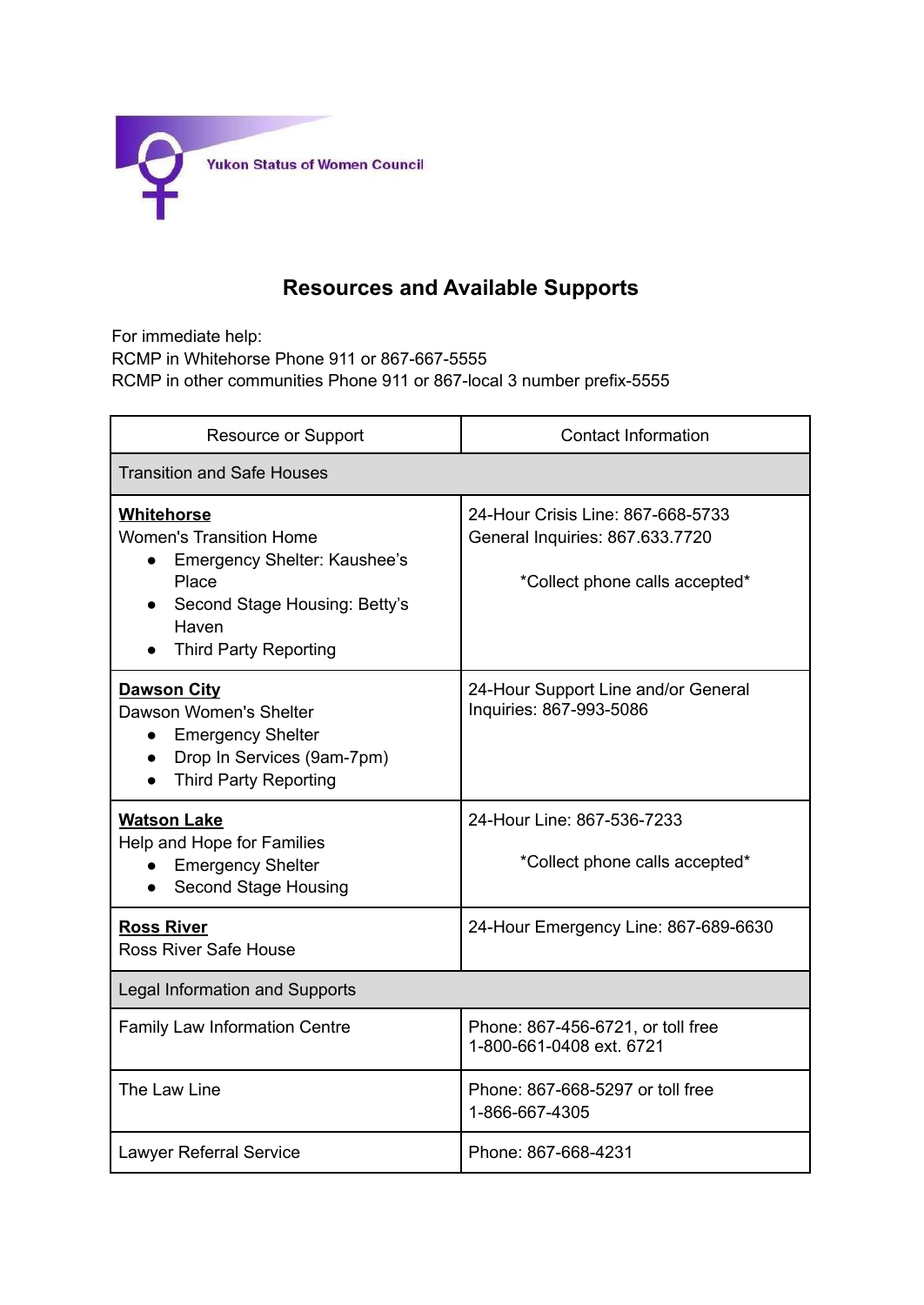| Legal Aid                                                                                                                                                                                                                                                                                 | Phone: 867-667-5210                                                                                                                                           |  |
|-------------------------------------------------------------------------------------------------------------------------------------------------------------------------------------------------------------------------------------------------------------------------------------------|---------------------------------------------------------------------------------------------------------------------------------------------------------------|--|
| Women's Legal Advocate (Whitehorse)                                                                                                                                                                                                                                                       | Phone: 867-633-7680 ext. 1009                                                                                                                                 |  |
| <b>Yukon First Nations</b>                                                                                                                                                                                                                                                                | Call your First Nation to find out what legal<br>or court support they offer.                                                                                 |  |
| Specific Sexualized Violence Supports                                                                                                                                                                                                                                                     |                                                                                                                                                               |  |
| Sexualized Assault Response Team (SART)<br>(all of Yukon):<br>Offers emergency services (24/7)<br>trained examiners at the hospital<br>Can accompany survivors if they<br>$\bullet$<br>want to go to the hospital or police<br>Website has more info about<br>different reporting options | Confidential, Toll-Free, 24/7 Support Line:<br>1-844-967-7275<br>Website:<br>https://yukon.ca/en/sartyukon/home                                               |  |
| VictimLink<br>Sexualized Violence or victim of<br>$\bullet$<br>other crime (all of Yukon)                                                                                                                                                                                                 | 24-Hour Crisis Toll Free Line:<br>1-800-563-0808<br>Website:<br>https://www2.gov.bc.ca/gov/content/justice/c<br>riminal-justice/victims-of-crime/victimlinkbc |  |
| <b>General Supports</b>                                                                                                                                                                                                                                                                   |                                                                                                                                                               |  |
| Reach-Out Support Line (CMHA)<br>Volunteer, confidential, talk to<br>$\bullet$<br>person about any issue<br>Will provide referrals To CMHA<br>counsellors                                                                                                                                 | Phone: 1-844-533-3030<br>Available 10am to 2 am, 7 days a week                                                                                                |  |
| Canadian Mental Health Association -<br><b>Yukon Division</b>                                                                                                                                                                                                                             | In person: 1-1114 Front Street in<br>Whitehorse<br>Phone: 867-668-6429                                                                                        |  |
| Human Rights Commission<br>Answer questions related to human<br>rights in the Yukon<br>Can access Spot on the website,<br>$\bullet$<br>which is a chatbot where you<br>document discrimination or<br>harrassment                                                                          | Phone: 867-667-6226<br>In person: 215-305 Main Street<br>Whitehorse, Yukon Y1A 2B4<br>Website: https://yukonhumanrights.ca/                                   |  |
| Victoria Faulkner Women's Centre<br>(Whitehorse)                                                                                                                                                                                                                                          | Phone: 867-667-2693                                                                                                                                           |  |
| Yukon Aboriginal Women's Council<br>(Whitehorse)                                                                                                                                                                                                                                          | Phone: 867-667-6162                                                                                                                                           |  |